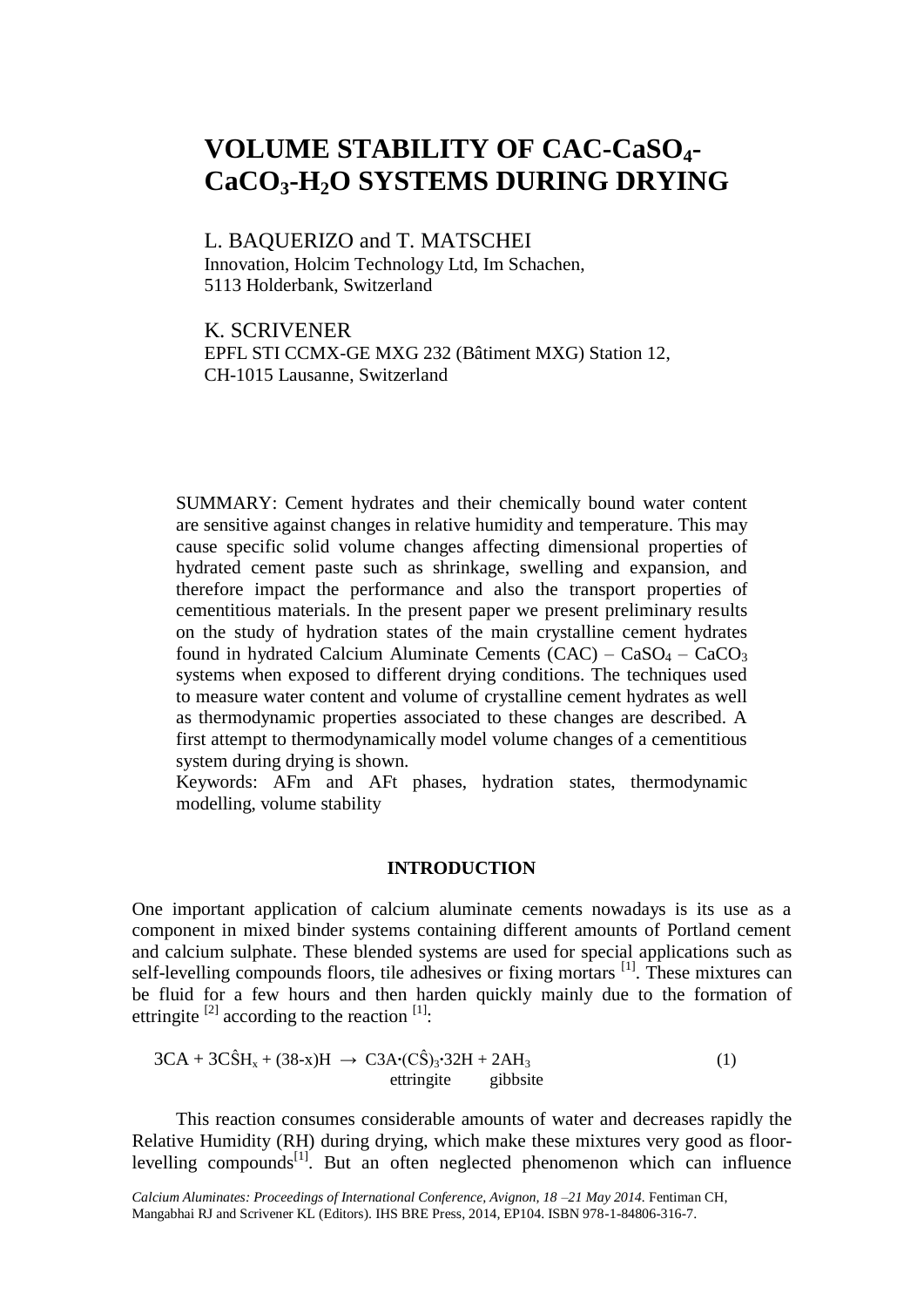shrinkage, swelling and expansion in cementitious materials is the sensitivity of individual cement hydrates, e.g. ettringite, and their water content against changes in relative humidity and temperature, which may cause specific solid volume changes and impact the porosity, performance and transport properties of cementitious systems. Varying hydration states of cement hydrates may have a direct impact on the specific density/volume of cement paste, e.g. the volume of some hydrates can change as much as 20% during drying [3]. Crystalline cement hydrates such as Alumina Ferrite -mono and –triphases (AFm and AFt) commonly found in the system mentioned in this study show different hydration states depending on the external temperature and relative humidity  $(RH)$  <sup>[4-16]</sup>. Water molecules are incorporated in the interlayer in AFm phases or in the interchannel in AFt phases. In the case of AFm phases different types of interlayer water can be identified: water molecules which are strongly bound to the calcium cations of the main layer, and space filling water molecules which are easily removable upon increase of temperature or decrease of RH $^{[17]}$ .

The aim of this paper is to show that a decrease in the water chemical potential of a cementitious system (decrease of RH) can lead to changes of the hydration states of crystalline cement hydrates (AFm and AFt phases) commonly found in CAC blended with  $CaSO<sub>4</sub>$  and  $CaCO<sub>3</sub>$ . For these systems thermodynamic properties of the different hydration states of monosulfoaluminate (Ms), monocarboaluminate (Mc) and ettringite (Ett) have been derived (the used abbreviation is shown in parenthesis). The characterization techniques used in this work will be more extensively described in an upcoming paper by Baquerizo et al.<sup>[18]</sup>.

#### **MATERIALS AND CONDITIONING**

All chemicals used were analytical grade reagents. The precursor used in the synthesis of AFm and AFt phases was tricalcium aluminate  $C_3A$ , which was prepared from a 3:1 molar ratio of  $CaCO<sub>3</sub>$  and  $Al<sub>2</sub>O<sub>3</sub>$  at 1400°C. Anhydrite CaSO<sub>4</sub> was prepared by dehydration of gypsum in a muffle furnace at 550°C overnight. CaO was obtained by decarbonation of  $CaCO<sub>3</sub>$  at 1000°C overnight. Double distilled  $CO<sub>2</sub>$  free water was used in the synthesis of the hydrates. Details about the preparation of the hydrated cement phases can be found in [19]. Once purity has been confirmed by XRD, the initially wet hydrates were vacuum filtered under  $N_2$  atmosphere in a glove box and aged at 25 $\degree$ C (20 months) inside hermetic glass bottles equilibrated at different RH with the aid of salt solutions<sup>[20]</sup>. RH was continuously monitored with embedded RH sensors.

#### **METHODOLOGY**

A complete description of the methodology and characterization techniques used to derive the stability range and thermodynamic properties of the different hydration states will be described in<sup>[18]</sup>. Nevertheless a short description of the methods follows:

#### **X-Ray Diffraction (XRD) and thermogravimetric analysis (TGA)**

XRD and TGA were carried out on hydrated phases dried at different RH in order to determine the volume of the crystal and the water content of the samples to finally calculate their density, which was then introduced in the thermodynamic database.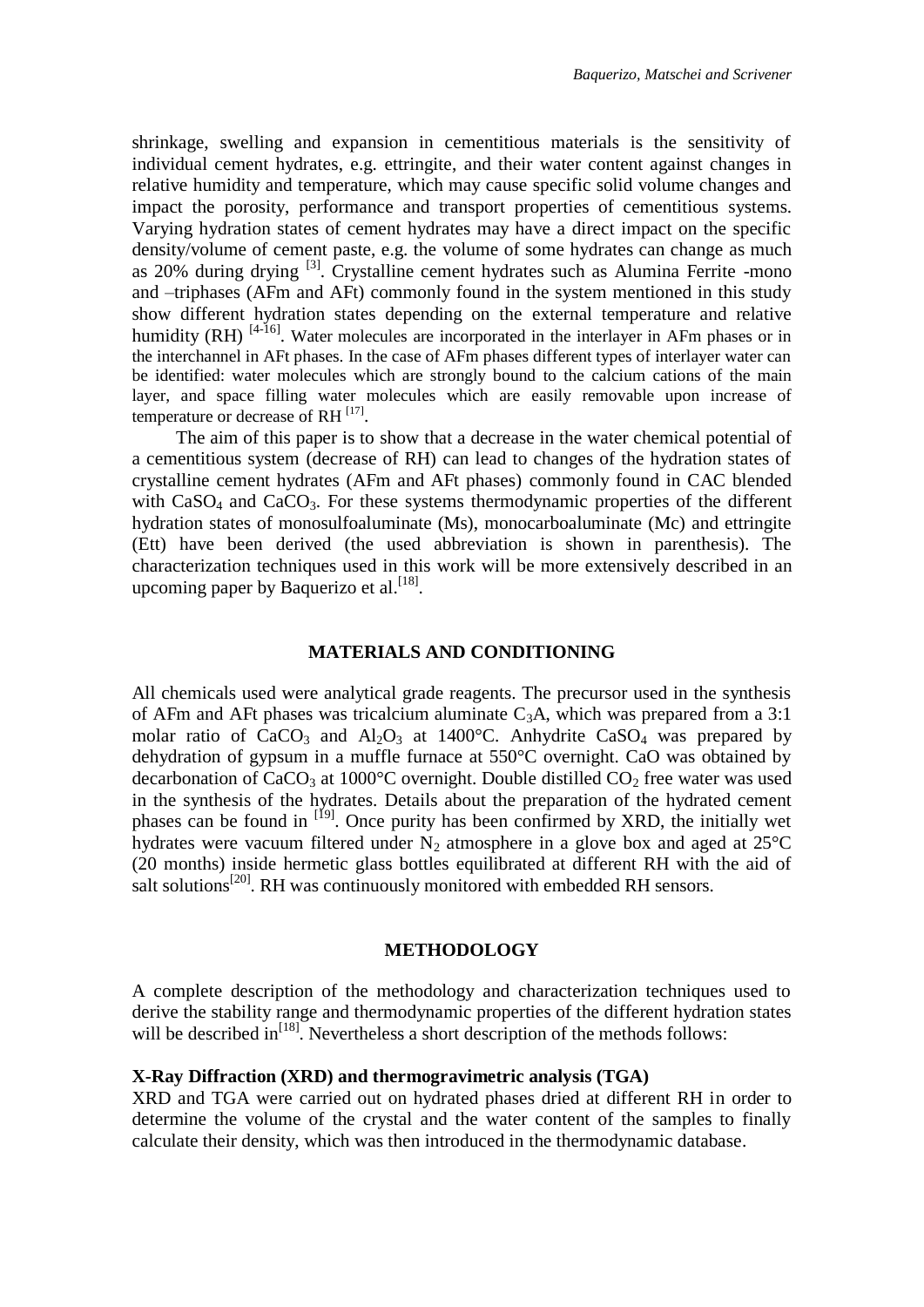#### **Humidity buffer technique**

This Method is used to determine the relative humidity (RH) value at invariant points, i.e. at which a spontaneous desorption/adsorption process occurs on a hydrated phase at a specific temperature. The approach of the method is to make a mixture of two different hydration states of a single cement hydrate, e.g. Ms12 and Ms10.5, inside a small container (HDPE small bottles) and record the RH at which the system reaches equilibrium. Since the system is closed and there is no exchange of water with the exterior the RH inside must be the one at which the two phases are in equilibrium. With this value of RH one can calculate the Gibbs free energy of reaction for a specific change of hydration state:

$$
\Delta Gr^{\circ} = -RT \ln(K) \tag{2}
$$

We can also calculate the enthalpy of reaction using the van't Hoff's equation:

$$
\partial(\ln K)/\partial(1/T) = -\Delta H r^{\circ}/R \tag{3}
$$

# **Sorption balance [21]**

This tool can continuously measure the mass of a small sample (5-100mg) while it is exposed to a pre-selected RH program. This method was used to determine changes in hydration states and cross check the results obtained with the humidity buffer technique.

## **Sorption microcalorimeter [22]**

This technique provides the possibility to continuously scan the water activity over the sample and extract both the sorption isotherm and the sorption enthalpy from the same measurement during water adsorption. The measured enthalpy of reaction of a change of hydration state, e.g.  $Ms10.5+1.5H_2O \rightarrow Ms12$ , can be compared to the value obtained with the humidity buffer technique and this data is then introduced in the thermodynamic model.

#### **RESULTS**

Table 1 summarizes the observed hydration states of cement hydrates introduced into the thermodynamic database  $[23]$ . The related invariant points at which a desorption/ absorption process happens will be published in an upcoming paper. It has to be noticed that some of the used data in this paper are preliminary and need further validation. More detailed results on other AFm and AFt phases will be published elsewhere.

**Table 1.** *Different hydration states of crystalline cement hydrates introduced in the database [23]*

| <b>Hydrates</b>     | <b>Hydration states</b>    |  |
|---------------------|----------------------------|--|
| Monosulfo aluminate | Ms14 - Ms12 - Ms10.5 - Ms9 |  |
| Monocarbo aluminate | $Mc11 - Mc9$               |  |
| Ettringite *        | $Et132 - Met9$             |  |

*\*Preliminary results*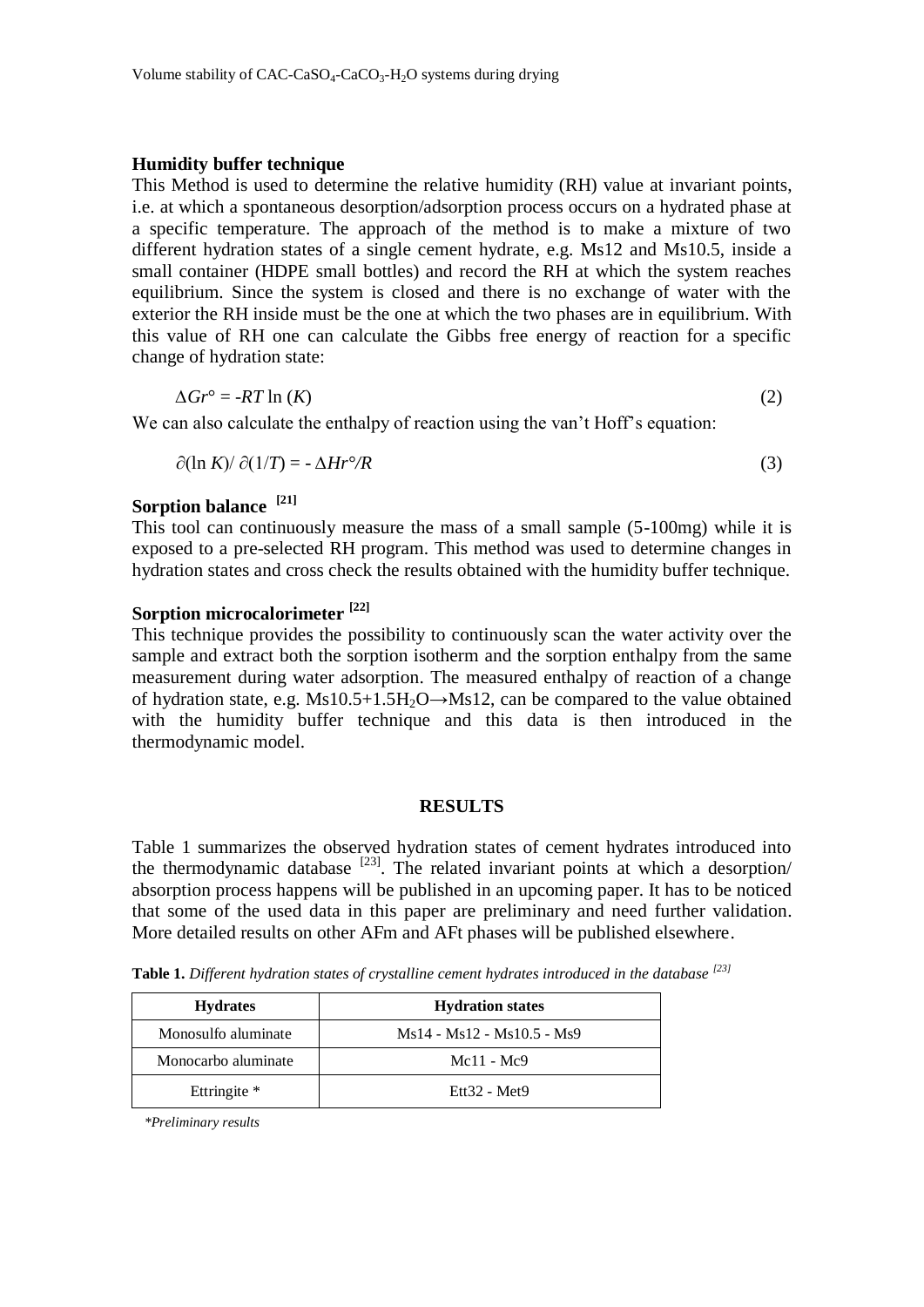Fig. 1 and 2 show experimental results on the interaction of monosulfoaluminate (Ms) and air buffered by salts at different relative humidities. Initially the sample was vacuum filtered and then exposed to dry conditions (desorption), while during adsorption monosulfate was preconditioned at 8% RH for 20 months and later exposed to increasing RH during 2 months. As a consequence of the sample treatment several hydration states of monosulfoaluminate can be observed in XRD patterns (in Fig. 1) upon drying and rewetting as function of RH at 25°C. The water content of the individual samples was measured by TGA and sorption balance (not shown here). Fig. 2 summarises the volume changes of monosulfoaluminate versus RH with the corresponding enthalpies measured by sorption microcalorimeter. The hysteretic behaviour observed in Fig. 1 is represented by dashed-line in Fig. 2. The Gibbs free energy of the changes of hydration states were calculated according to Eq. (1) using results obtained during adsorption.



**Fig. 1:** *XRD patterns of monosulfoaluminate dried at different RH at 25°C*

are appreciately on the volume stability of eaction.<br> *enthalpies of reaction*. **Fig. 2:** *Phase diagram volume changes of monosulfoaluminate vs RH at 25°C and* 

The ettringite structure remains unchanged during drying until 8%RH (see XRD patterns in Fig. 3a, however our sorption balance and sorption calorimetry results (not shown here) indicate that during desorption this hydrate starts to decompose approximately at 2% RH at  $25^{\circ}$ C until it reaches an estimated water content of 9 H<sub>2</sub>O moles close to zero % RH, which here is called Met9 (for metaettringite, a decomposition product of ettringite  $^{[14]}$ ) but during adsorption Met9 slowly rehydrates first to Met12 (from 0% to 60% RH approximately) then to Ett32 at >60% RH. As the true reason for this non-ideal sorption behaviour is not yet clarified in the current (dehydration) model we have therefore only introduced two hydration states, Ett32 and Met9  $\frac{[23]}{[23]}$ . This hysteretic behaviour was also observed in ettringite samples aged during 30 days at 80°C and different RH as shown in Fig. 3b; once the sample is decomposed at 4.5% RH in order to recrystallize ettringite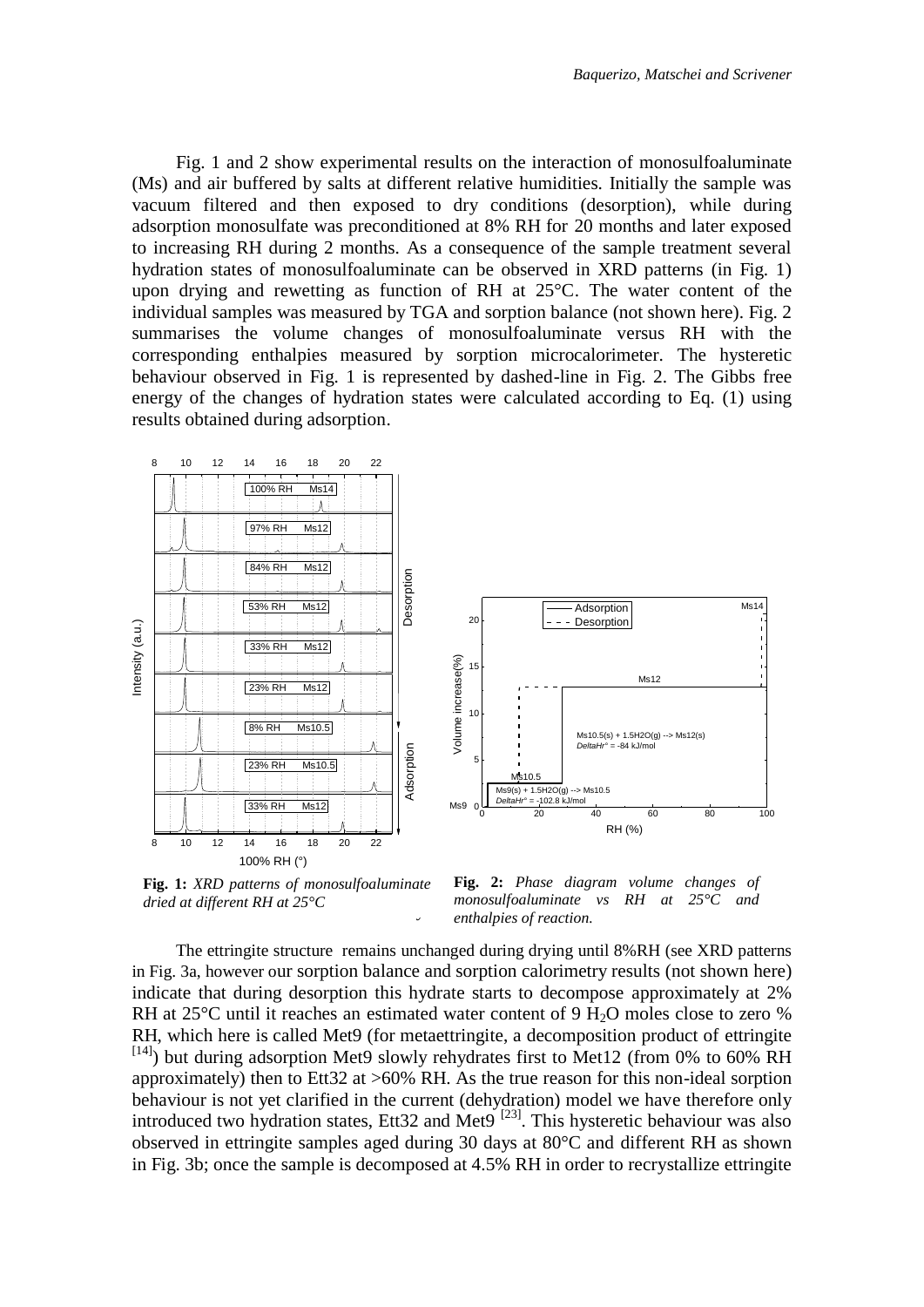the RH must be increased to values much higher than the decomposition one, in our case up to 79% RH which is in agreement with observations by Zhou and Glasser [15].



**Fig. 3:** *XRD patterns of ettringite dried at different RH at a) 25°C and b) 80°C*

# **THERMODYNAMIC MODELLING**

GEMS-PSI  $^{[24]}$ , a software package including a GEM (Gibbs free energy minimisation) solver, a built-in thermodynamic database  $[25]$  complemented with a cement database  $[26,27]$  and a graphical user interface, was used for the thermodynamic simulations. Thus for every change of hydration state of the studied phases, e.g.  $Ms14 \rightarrow Ms12 + 2H_2O$ , the enthalpy of reaction and Gibbs free energy of reaction were introduced into a userdefined project database in the software. To simulate drying the system  $CaO-Al_2O_3$ - $SO_3$ - $CO_2$ - $H_2O$  was chosen. The initial model mixture contained mono calcium aluminate (CA), anhydrite (CS) (resulting  $SO_3/Al_2O_3=0.546$  molar bulk ratio), and varying amounts of calcite at 25°C.

#### **Hydration reactions**

The amount of solids was kept constant (100 g) and reacted with 80 g water. A diagram of the specific volume changes of the hydrated mixture with respect to calcite content can be found in the Annex. The formation of solid solutions was omitted. During hydration of CAC gibbsite or aluminium hydroxide  $(AH<sub>3</sub>$  in cement notation) is reported to precipitate as a poorly crystalline hydrate <sup>[1,28]</sup>, however different hydration states of gibbsite were not considered in this study due to a lack of available data.

#### **Drying**

Hydrate phase assemblages *A and B* in Annex, with 0% and 6.2% of calcite respectively, were selected as initial hydrated systems for the drying modelling. Drying in the simulation was carried out by increasing removal of water until a RH of zero was reached. The investigated systems were:

- o System *A*: monosulfoaluminate (Ms14), ettringite (Ett32) and Gibbsite (Gbs)
- o System *B*: monocarboaluminate (Mc11), ettringite (Ett32) and Gibbsite (Gbs)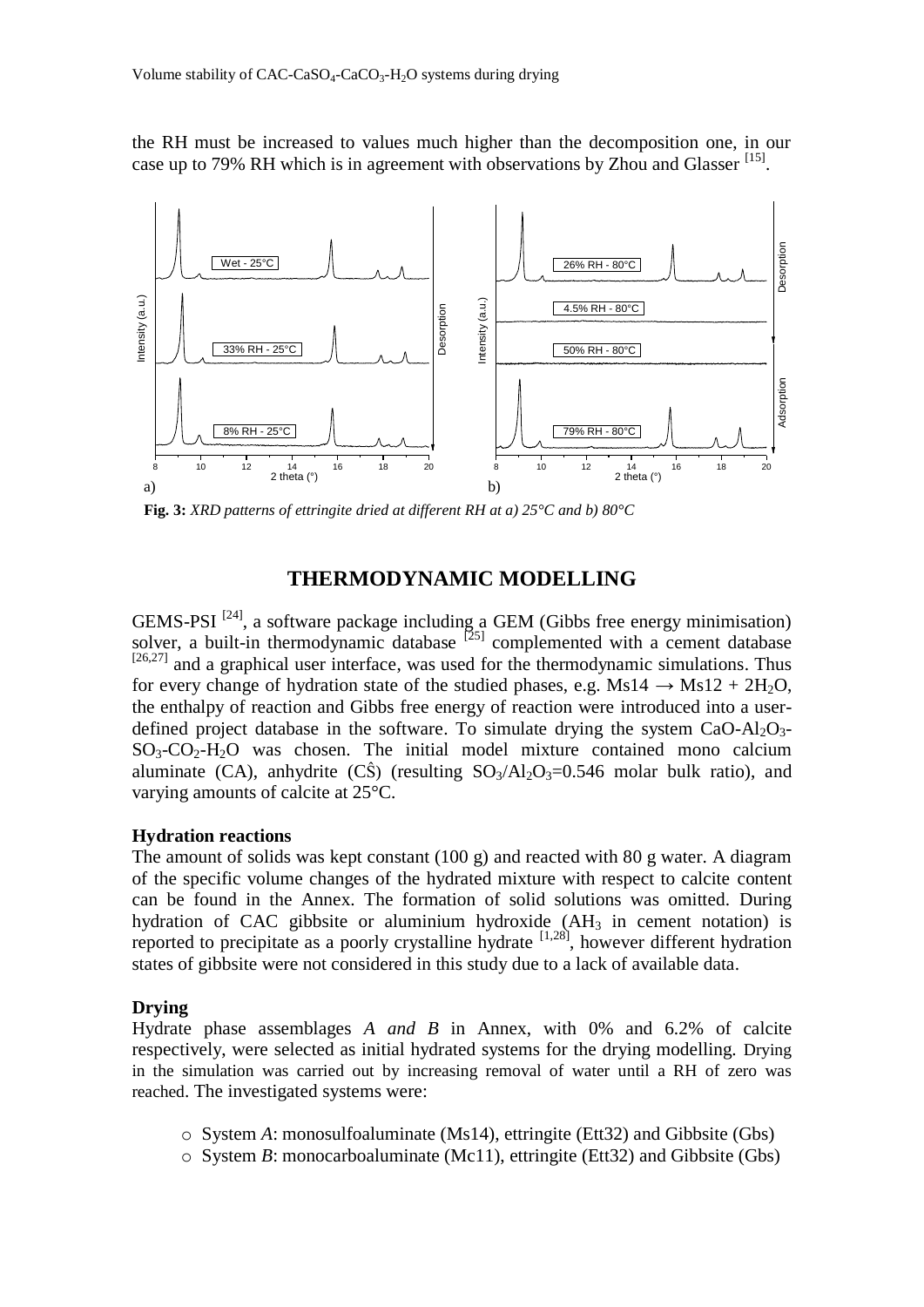During drying modelling we found that some of the hydration states observed in our experimental results are metastable with respect to other phase assemblages. These metastability features of the individual phases relevant to the systems studied in this paper are summarised in Table 2. Experimentally we did not see a transformation of metastable phases into thermodynamically more stable phase assemblages involving a nucleation/recrystallization step. For that reason we introduced several metastability constraints in the calculations in order to obtain the metastable AFm/AFt phases with lower hydration states at 25°C.

| Dehydration reaction <sup>1)</sup> | Thermod<br>stable $\mathbf{u}$ | <b>Metastable with respect to:</b>        |
|------------------------------------|--------------------------------|-------------------------------------------|
| Monosulfoaluminate                 |                                |                                           |
| $Ms14 \rightarrow Ms12$            | Yes                            |                                           |
| $Ms12 \rightarrow Ms10.5$          | Yes                            |                                           |
| $Ms10.5 \rightarrow Ms9$           | No                             | $C_3AH_6+$ anhydrite at < 16% RH $^{III}$ |
| Monocarboaluminate                 |                                |                                           |
| $Mc11 \rightarrow Mc9$             | No                             | $C_3AH_6 +$ calcite at < 32% RH $^{III}$  |
| Ettringite                         |                                |                                           |
| $Et132 \rightarrow Met9$           | No                             | Ms12+anhydrite at < 45% RH $\text{III}$ ) |

**Table 2.** *Thermodynamic stability of changes of hydration states at 25°C (Taken from [23])* 

Modelled volume changes upon drying on the systems *A* and *B* are shown in Fig. 4 and 5. Changes of specific solid volume as function of RH are presented in Fig. 4. Dehydration happens stepwise at specific RH representing invariant points where the RH is fixed due to phase rule restrictions. At this critical RH two hydration states of the same cement hydrate coexist and buffer the humidity. It has to be noticed that the addition of calcite and the formation of monocarboaluminate and ettringite will enhance the dimensional stability of a hydrated cement paste and makes it less sensitive to humidity variations as shown in the calculations for System *B*.



**Fig. 4:** *Calculated volume phase assemblages with respect to changes in RH at 25°C in the Systems A and B.*

I) Index number next to the abbreviation of hydration states denotes the total water content of the phase  $\Box$  with respect to the chosen dehydration reaction  $\text{III}$ ) not seen in practice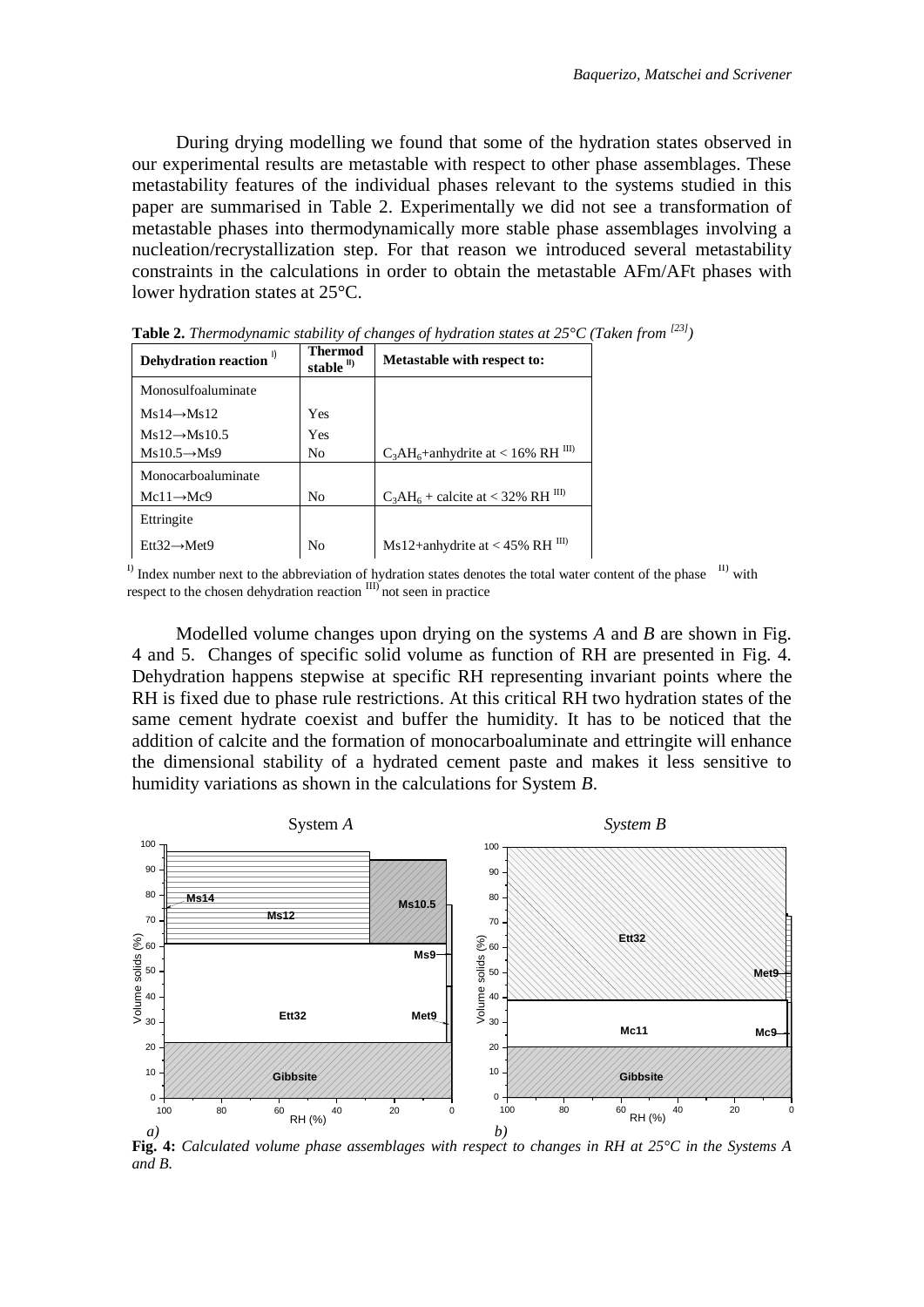In Fig. 5 the volume of the system with respect to water removed from the solid phase assemblage is shown. Specific solid volume of the hydrated paste may decrease at constant RH due to the buffering effect mentioned before. Due to the presence of monocarboaluminate and ettringite system *B* is the most stable phase assemblage, from which we can only remove water and initiate decomposition at very low humidities (<2%RH), whereas monosulfoaluminate loses already part of its interlayer water at  $\langle 99\% \text{ RH}^{[23]}$  (Fig. 5 system A).



**Fig. 5:** *Calculated volume phase assemblages with respect to increasing removal of water from the solid at 25°C in the Systems A and B*

## **DISCUSSION**

It was shown that the addition of limestone i.e. in form of calcite has potential to improve the dimensional stability of CAC-CaSO<sub>4</sub> systems when subjected to drying. Thermodynamic calculations indicate that crystal water can only be removed at relative humidities < 2% from blends containing limestone due to the thermodynamic stability of ettringite and monocarboaluminate at RH > 2%. The practical implications however have to be shown in application based test methods including also the impact of changing microstructure and porosity constitution. Nevertheless the calculations indicate that the addition of small amounts of limestone filler  $(\leq 5-8\%)$  to CAC-CaSO4 blends does not only slightly improved the water binding capacity (as shown in earlier publications [19]) but also enhance its dimensional stability.

During drying modelling we faced some problems with respect to the thermodynamic stability of the different hydration states: some of the studied phases with lower hydration states seem to be thermodynamically metastable with respect to other phases, e.g. Mc11 should decompose to  $C_3AH_6$  and calcite at < 32% RH but in our tests we have not seen the formation of new phases. Further investigation of solid-state dehydration reactions are therefore needed to address the metastability problems observed in the simulations of the lower hydration states.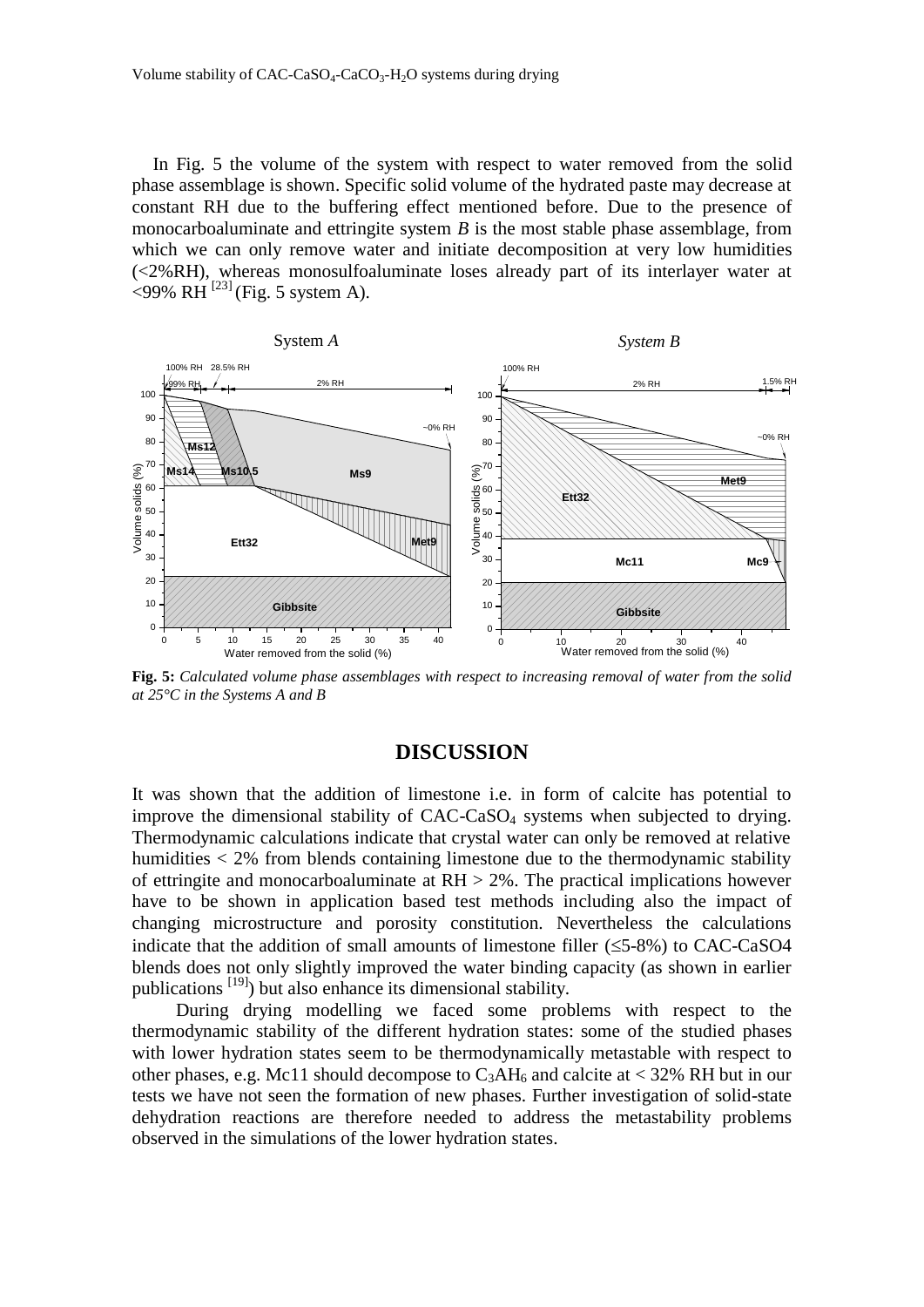# **ACKNOWLEDGEMENTS**

The research leading to these results has received funding from the European Union Seventh Framework Programme (FP7 / 2007-2013) under grant agreement 264448. We would like to thank Holcim Technology for actively promoting cement research. We thank Lars Wadsö and Mahsa Saeidpour from Lund University for their support and advice with sorption microcalorimetry and sorption balance tests.

# **REFERENCES**

- [1] Newman J and Choo BS. *Advanced Concrete Technology. Constituent Materials*. Chapter 2. Elsevier, 2003.
- [2] Seifert S, Neubauer J and Goetz-Neunhoeffer F. Application of two-dimensional XRD for the characterization of the microstructure of self-leveling compounds. Powder Diffr., Vol. 24, 2009, pp 107-111.
- [3] Baquerizo L, Matschei T and Scrivener K. *The impact of water chemical potential on the hydration states of Monosulfoaluminate*. 31th Cement and Concrete Science Conference, PP9, London, 2011.
- [4] Pöllmann H. *Characterization of Different Water Contents of Ettringite and Kuzelite*. Proc. XII International Congress on the Chemistry of Cement, 8–13 July, Montreal, Canada, 2007.
- [5] Taylor H.F.W. *Cement Chemistry*, 2nd edition. Thomas Telford, London, 1997.
- [6] Schwiete H E and Ludwig U*. Crystal structures and properties of cement hydration products (hydrated calcium aluminates and ferrites)*. 5th ISCC, Vol 2, 1968, 67-71.
- [7] Kaprálik I and Hanic F. *Phase relations in the subsystem*  $C_4A_3\bar{S}\text{-}C\bar{S}H_2\text{-}CH\text{-}H_2O$  *of the system CaO-Al*<sub>2</sub>O<sub>3</sub>-C<sub>2</sub><sup>*C*</sup> $H_2$ <sup>*O*</sup> referred to hydration of sulphoaluminate cement. Cem. Concr. Res. 19, 1989, pp 89-102.
- [8] Kuzel H J. *Initial Hydration Reactions and Mechanisms of Delayed Ettringite Formation in Portland Cements*. Cement and Concrete Composites 18, 1996, pp 195-203.
- [9] Pöllmann H. *Die Kristallchemie der Neubildungen bei Einwirkung von Schadstoffen auf hydraulische Bindemittel*. PhD-Thesis, University of Erlangen-Nuernberg, 1984.
- [10] Fischer R and Kuzel H J. *Reinvestigation of the system*  $C_4A.nH_2O C_4A \cdot CO_2 \cdot nH_2O$ *.* Cem. Concr. Res. 12, 1982, pp 517-526.
- [11] Robert M H. Calcium Aluminate Hydrates and Related Basic Salt Solid Solutions. 5th ISCC, Vol 2, pp 104, 1970.
- [12] Francois M, Renaudin G and Evrard O. *A Cementitious Compound with Composition 3CaO•Al2O3•CaCO3•11H2O*, Acta Cryst. C54, 1998, pp 1214-1217.
- [13] Renaudin G, Francois M and Evrard O. *Order and disorder in the lamellar hydrated tetracalcium monocarboaluminate compound*. Cem. Concr. Res. 29, 1999, pp 63-69.
- [14] Zhou Q, Lachowski E E and Glasser F P. *Metaettringite, a decomposition product of ettringite*. Cem. Concr. Res. 34, 2004, pp 703-710.
- [15] Zhou Q and Glasser F P. Thermal stability and decomposition mechanisms of ettringite at <120°C. Cem. Concr. Res. 31, 2001, pp 1333-1339.
- [16] Renaudin G, Filinchuk Y, Neubauer J and Goetz-Neunhoeffer F. *A comparative structural study of wet and dried ettringite*. Cem. Concr. Res. 40, 2010, pp 370-375
- [17] Pöllmann H, Runcevski T and Dinnebier R. *Synthesis and characterization of layered carbonated Calcium Aluminate Hydroxi Carbonate Hydrates*. IV International Workshop on Layered Materials, Campinas, SP, Brazil, 2012.
- [18] Baquerizo L, Matschei T, Scrivener K, Saedipour M, Thorell A and Wädso L. *Methods to determine hydration states of cement hydrates*. In preparation.